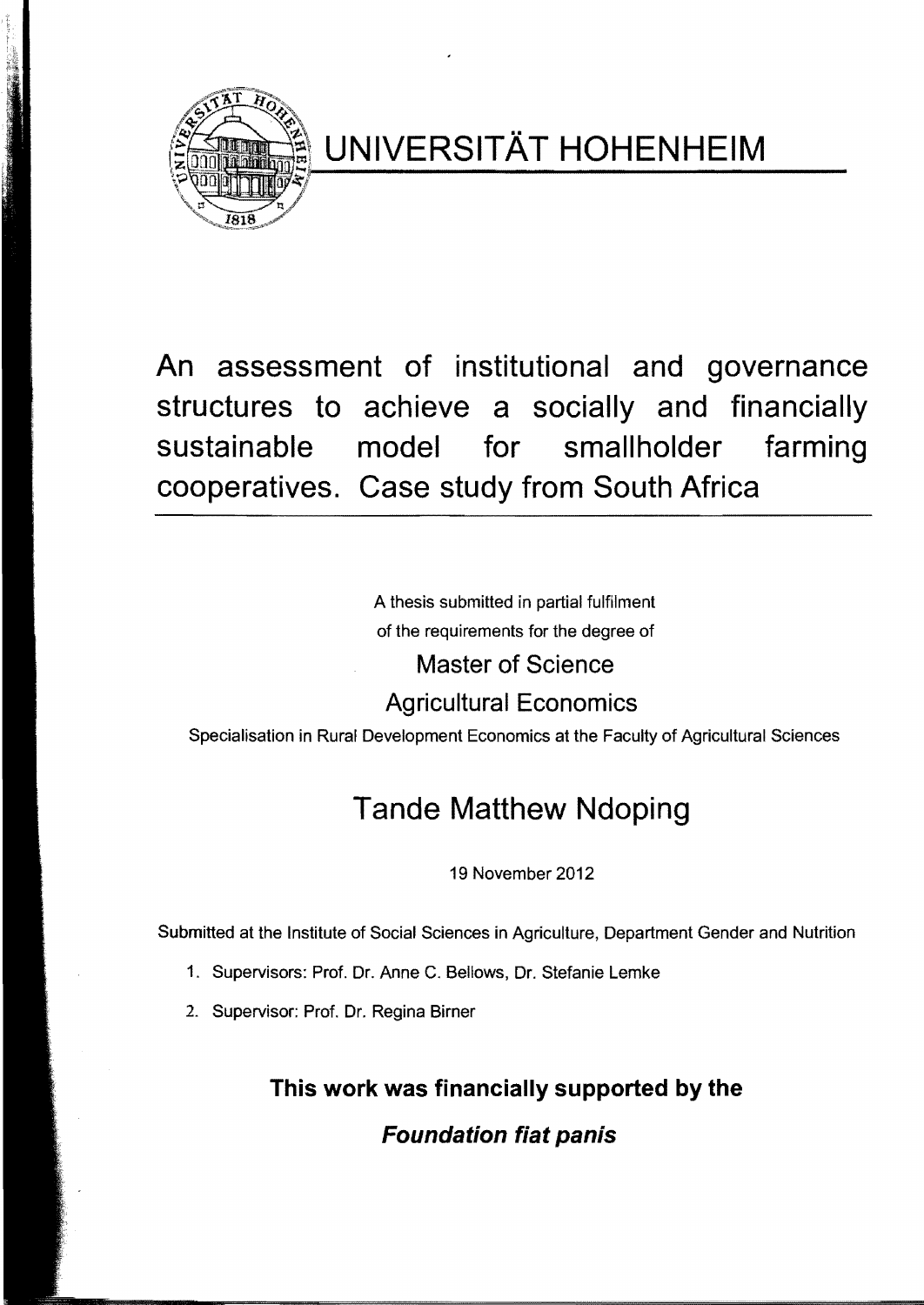## **Summary ..**

## **Background**

Women who live and / or work on farms are regarded as one of the most vulnerable groups among the South African population. Participation in smallholder farming, through the creation of women's cooperatives, is an example of a strategy that could help realise food security and autonomy for women at the household and community level.

#### **Objectives**

This study focuses on smallholder farming cooperatives in the Westem Cape Province of South Africa that are supported by a non-governmental organisation NGO) which aims to facilitate the cooperatives becoming socially and financially sustainable.

## **Methodology**

Drawing on the Sustainable Livelihoods Framework and employing a mixed methods approach, the study explores through participant observation and interviews how institutional and govemance structures enhance or hamper the women's eftorts and those of the non-govemmental organisation.

#### **Results**

At the level of the NGO high staft tumover was identified as a key factor hampering the eftorts of the NGO aimed at assisting the women's cooperatives. Contributing factors to staft turnover included: difticulties in securing funding for staft and programme costs; staft concerns over job security; and a policy shift in government policy regarding funding NGOs. The dearth of funding for the NGO was found to be further exacerbated by South Africa's transition to a 'newly industrialised' nation in 2011 and the policy shift by Northern donor nations in the wake of the 2008 financial crisis to reallocate aid volumes to the most vulnerable nations and sectors. Other challenges to the NGO included human capacity constraints such as: reduced manpower and institutional memory loss due to staft turnover; the lack of agricultural skills; and the lack of drivers' licenses. Issues with communication (internal and external) and the decision-making process were also observed to hamper the eftorts of the NGO in assisting the women's cooperatives. Lastly, reliance by programme beneficiaries on the NGO was also found to be one of the challenges to establishing self-sustaining women's cooperatives.

At the level of the women's cooperatives the lack of access to land and the bureaucratic hurdles to accessing land were identified as the most formidable obstacles to establishing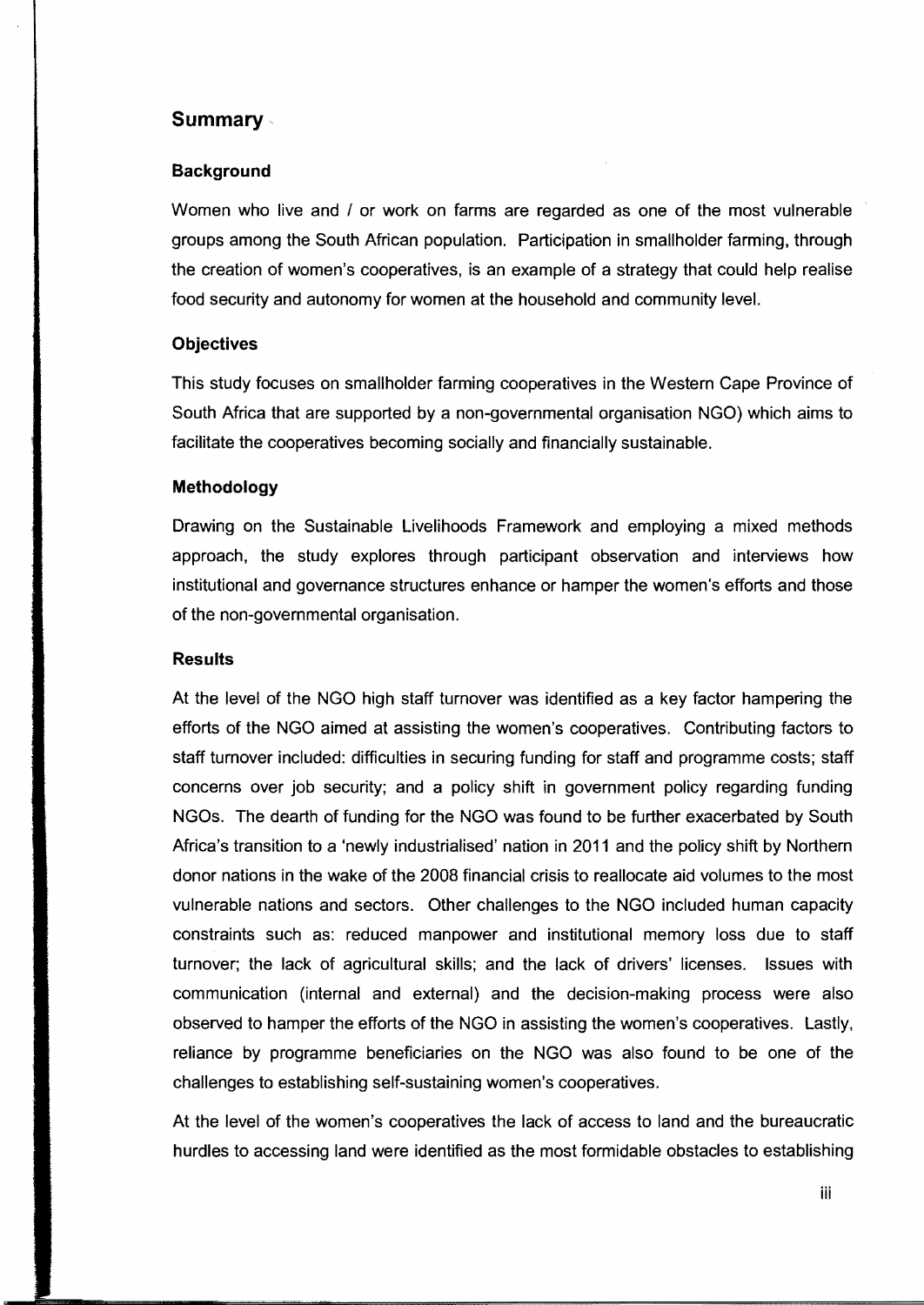a sustainable. cooperative model. While access to land is a necessary condition for establishing women's agricultural cooperatives, it is not in itself a sufficient condition. In instances where land was obtained to set up agricultural cooperatives, the absence of tenure security was found to be a significant challenge, resulting in some cooperative ventures being forced to shut down. Inadequate infrastructure, such as lack of mass public transportation, was identified as a major challenge to the chances of success at the cooperatives. The absence of transportation was found to influence the frequency of visits by cooperative members to the cooperative sites and presented challenges with getting inputs to the cooperatives and the produce out to markets, resulting in a suboptimal agreement (low prices for produce and poor quality inputs) with a middleman. Other challenges linked to inadequate infrastructure, i.e. the lack of farm fencing, resulted in the theft of farm supplies and produce that affected the morale of cooperative members and led to the eventual elosure of a cooperative. The lack of adequate extension services to provide training for agricultural production and marketing was also identified as a significant challenge to the success of the women's cooperatives studied. Lastly, legal statutes regarding water use rights were identified as failing to serve the interests of the women's cooperatives concerned, giving rise to issues with efficiently managing common pool resources (CPR).

#### **Conclusions**

Although the women's cooperatives were found to be unsustainable, the current situation is not completely tenebrous. The members of the women's cooperatives have gained a wealth of skills that can serve them in many other ways and, more importantly, they are not resigned to accepting the situation they find themselves in. The mere fact that they are willing to fight against all odds is a huge achievement in itself.

#### **Recommendations**

#### **At the level of the NGO**

To tackle the issue of reliance by programme beneficiaries on the NGO, the NGO indicated it would reiterate the message of the need to break away from the cooperatives on a regular basis. In doing so, it may be useful to have a list or plan showing what still needs to be achieved before the break off. Doing so will enable the cooperative members to see how elose or far away they are not only from the date, but from what will make them successfully independent. It is hoped that such a strategy would also encourage the cooperative members to take ownership of activities instead of relying fully on practical assistance from WFP.